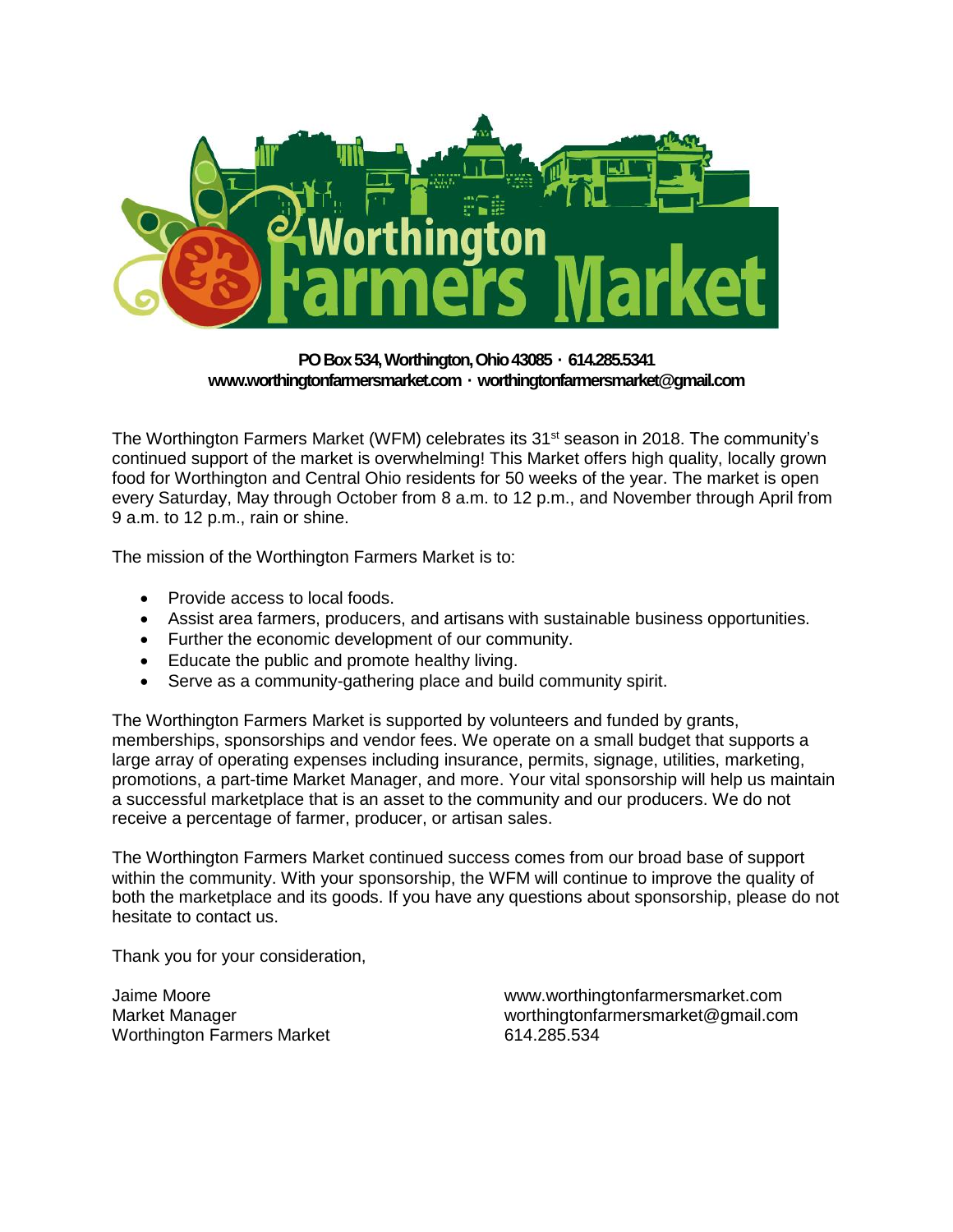### **Market Season Sponsor (1 available) \$5,000**

- Showcase table at one market per month for six months during one market season.
- Distribution of your company's collateral materials at the market table.
- Logo and/or company name featured on the WFM website homepage with link.
- Logo and/or company name on Market e-newsletters.
- Logo and/or company name printed on Market collateral, including information booth banner.
- Weekly mentions on social media sites (Facebook, Twitter and Instagram) during one market season.
- End of the year Summary Report.

### **Musicians in the Market Sponsor (1 available) \$3,000**

- Showcase table at three markets during the one market season.
- Logo and/or company name featured on the WFM website with link.
- Logo and/or company name on Market e-newsletters.
- Logo and/or company name printed on Market collateral.
- Once monthly mentions on social media sites (Facebook, Twitter and Instagram) during one market season.
- End of the year Summary Report.

## **Chef in the Market Sponsor (1 available) \$3,000**

- Showcase table at two markets during the one market season.
- Logo and/or company name featured on the WFM website with link.
- Logo and/or company name printed on Market collateral.
- Once monthly mentions on social media sites (Facebook, Twitter and Instagram) during one market season.
- End of the year Summary Report.

# **Market Sprouts Sponsor (1 available) \$3,000**

- Showcase table at two markets during the one market season.
- Logo and/or company name featured on the WFM website with link.
- Logo and/or company name printed on Market collateral.
- Once monthly mentions on social media sites (Facebook, Twitter and Instagram) during one market season.
- End of the year Summary Report.

# **I Love My Market Sponsor (unlimited) \$250+**

- Logo and/or company name featured on the WFM website.
- One mention on social media sites (Facebook, Twitter and Instagram) during one market season.
- End of the year Summary Report.